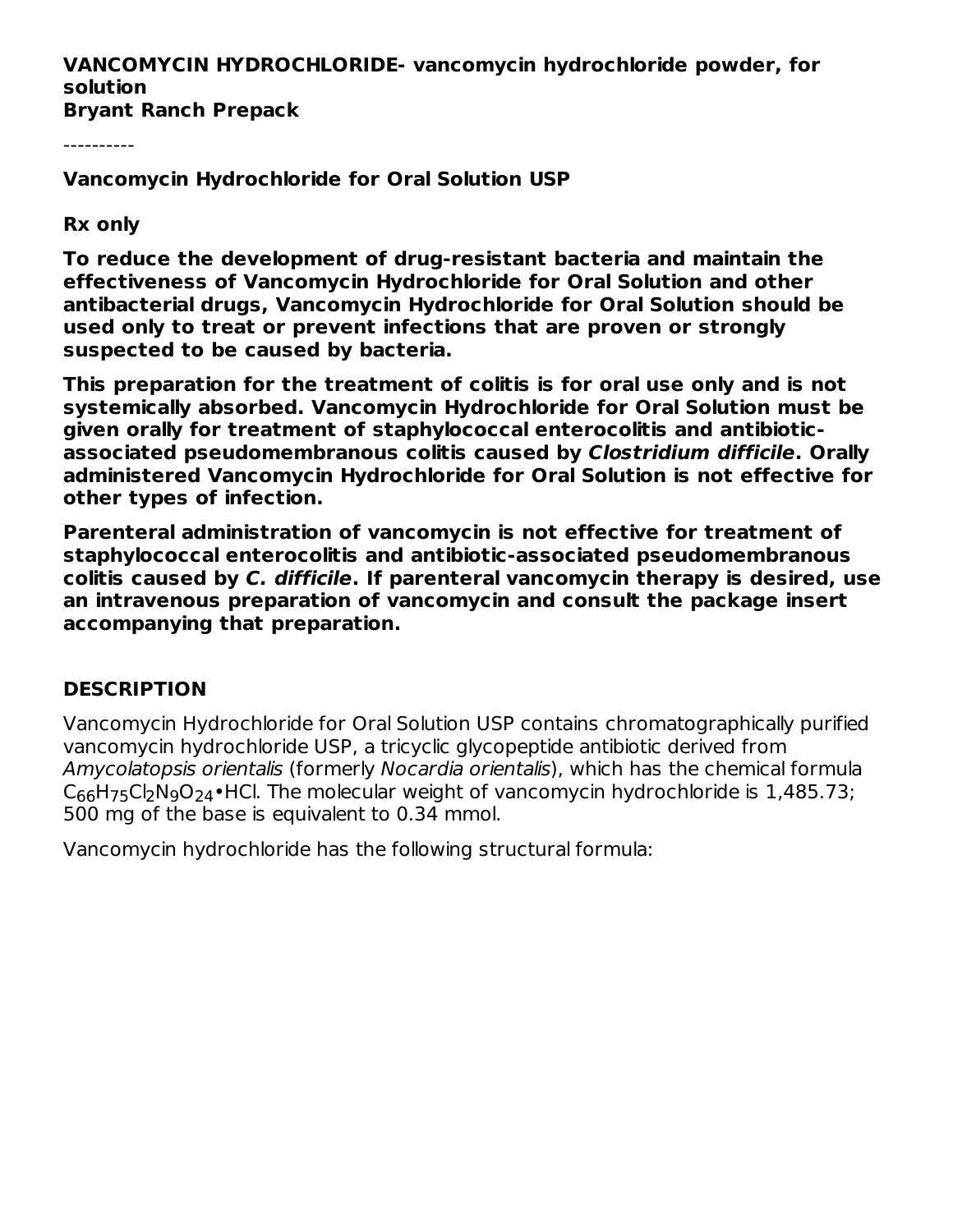

Vancomycin Hydrochloride for Oral Solution USP is intended for reconstitution with water. Each 5 mL of reconstituted solution contains vancomycin hydrochloride equivalent to 250 mg (0.17 mmol) vancomycin.

Inactive ingredients: citric acid anhydrous, sodium benzoate, sucralose, and mixed berry flavor. Contains no ingredient made from a gluten-containing grain (wheat, barley or rye).

# **CLINICAL PHARMACOLOGY**

Vancomycin is poorly absorbed after oral administration. During multiple dosing of 250 mg every 8 hours for 7 doses, fecal concentrations of vancomycin in volunteers exceeded 100 mg/kg in the majority of samples. No blood concentrations were detected and urinary recovery did not exceed 0.76%. In anephric patients with no inflammatory bowel disease, blood concentrations of vancomycin were barely measurable (0.66 mcg/mL) in 2 of 5 subjects who received 2 g of Vancomycin Hydrochloride for Oral Solution daily for 16 days. No measurable blood concentrations were attained in the other 3 subjects. With doses of 2 g daily, very high concentrations of drug can be found in the feces  $(>=3,100 \text{ mg/kg})$  and very low concentrations  $(>=1 \text{ mcg/mL})$  can be found in the serum of patients with normal renal function who have pseudomembranous colitis. Orally administered vancomycin does not usually enter the systemic circulation even when inflammatory lesions are present. After multiple-dose oral administration of vancomycin, measurable serum concentrations may infrequently occur in patients with active C. difficile-induced pseudomembranous colitis, and, in the presence of renal impairment, the possibility of accumulation exists.

#### **Microbiology**

The bactericidal action of vancomycin results primarily from inhibition of cell-wall biosynthesis. In addition, vancomycin alters bacterial-cell-membrane permeability and RNA synthesis.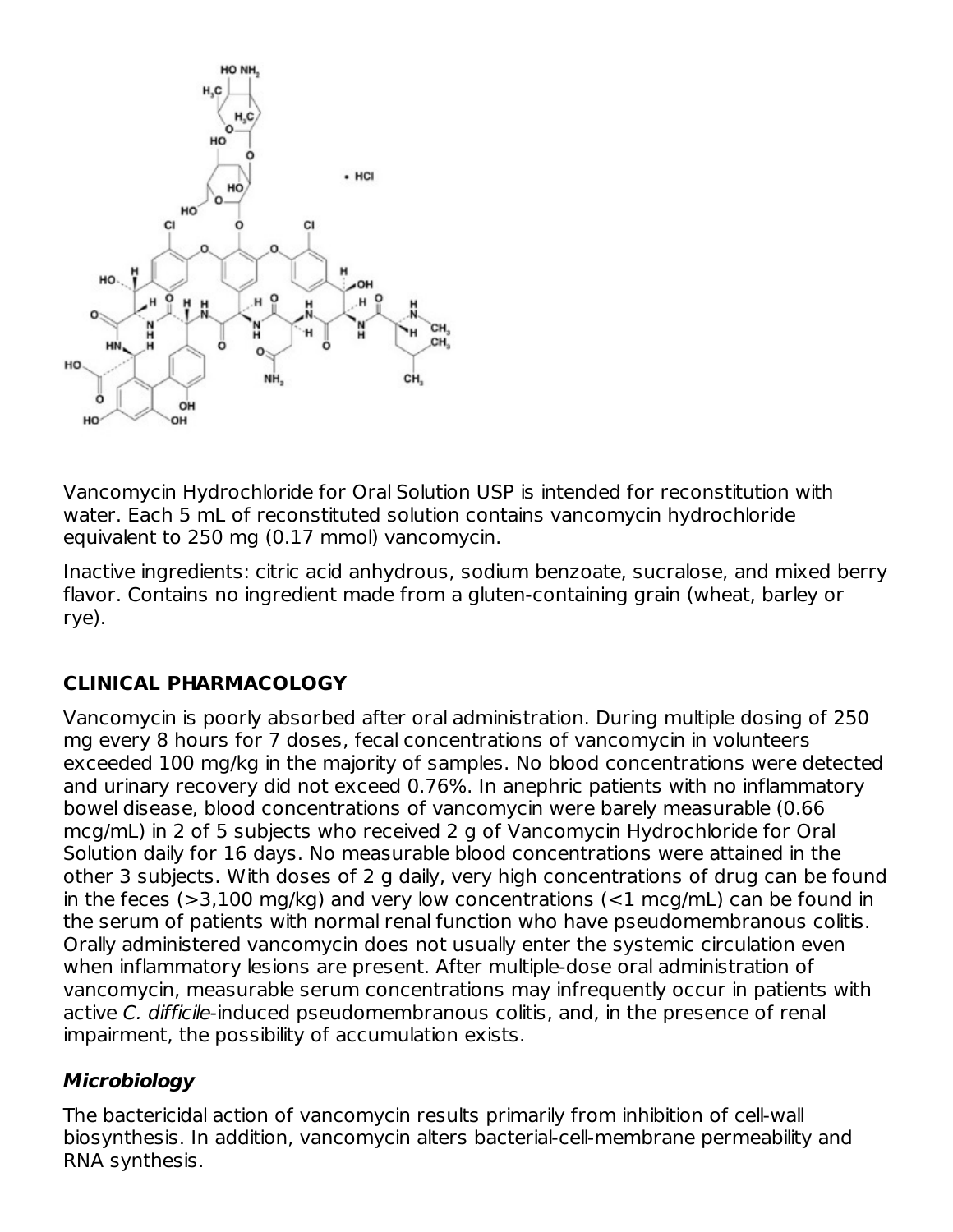NOTE: The oral form of vancomycin is effective only for the infections noted in the **INDICATIONS AND USAGE** section. The oral form is **not** effective for any other type of infection.

Vancomycin has been shown to be active against most strains of the following microorganisms in clinical infections as described in the **INDICATIONS AND USAGE** section.

#### **Aerobic gram-positive microorganisms**

Staphylococcus aureus (including methicillin-resistant strains) associated with enterocolitis

#### **Aerobic gram-positive microorganisms**

Clostridium difficile antibiotic-associated pseudomembranous colitis

# **INDICATIONS AND USAGE**

Vancomycin Hydrochloride for Oral Solution is administered orally for treatment of enterocolitis caused by Staphylococcus aureus (including methicillin-resistant strains) and antibiotic-associated pseudomembranous colitis caused by C. difficile. Parenteral administration of vancomycin is not effective for the above indications; therefore, Vancomycin Hydrochloride for Oral Solution must be given orally for these infections. **Orally administered Vancomycin Hydrochloride for Oral Solution is not effective for other types of infection.**

To reduce the development of drug-resistant bacteria and maintain the effectiveness of Vancomycin Hydrochloride for Oral Solution and other antibacterial drugs, Vancomycin Hydrochloride for Oral Solution should be used only to treat or prevent infections that are proven or strongly suspected to be caused by susceptible bacteria. When culture and susceptibility information are available, they should be considered in selecting or modifying antibacterial therapy. In the absence of such data, local epidemiology and susceptibility patterns may contribute to the empiric selection of therapy.

# **CONTRAINDICATIONS**

Vancomycin Hydrochloride for Oral Solution is contraindicated in patients with known hypersensitivity to vancomycin.

# **WARNINGS**

# **Nephrotoxicity**

Nephrotoxicity (e.g., reports of renal failure, renal impairment, blood creatinine increased) has occurred following oral vancomycin hydrochloride therapy in randomized controlled clinical trials, and can occur either during or after completion of therapy. The risk of nephrotoxicity is increased in patients over 65 years of age.

In patients over 65 years of age, including those with normal renal function prior to treatment, renal function should be monitored during and following treatment with vancomycin oral solution to detect potential vancomycin induced nephrotoxicity.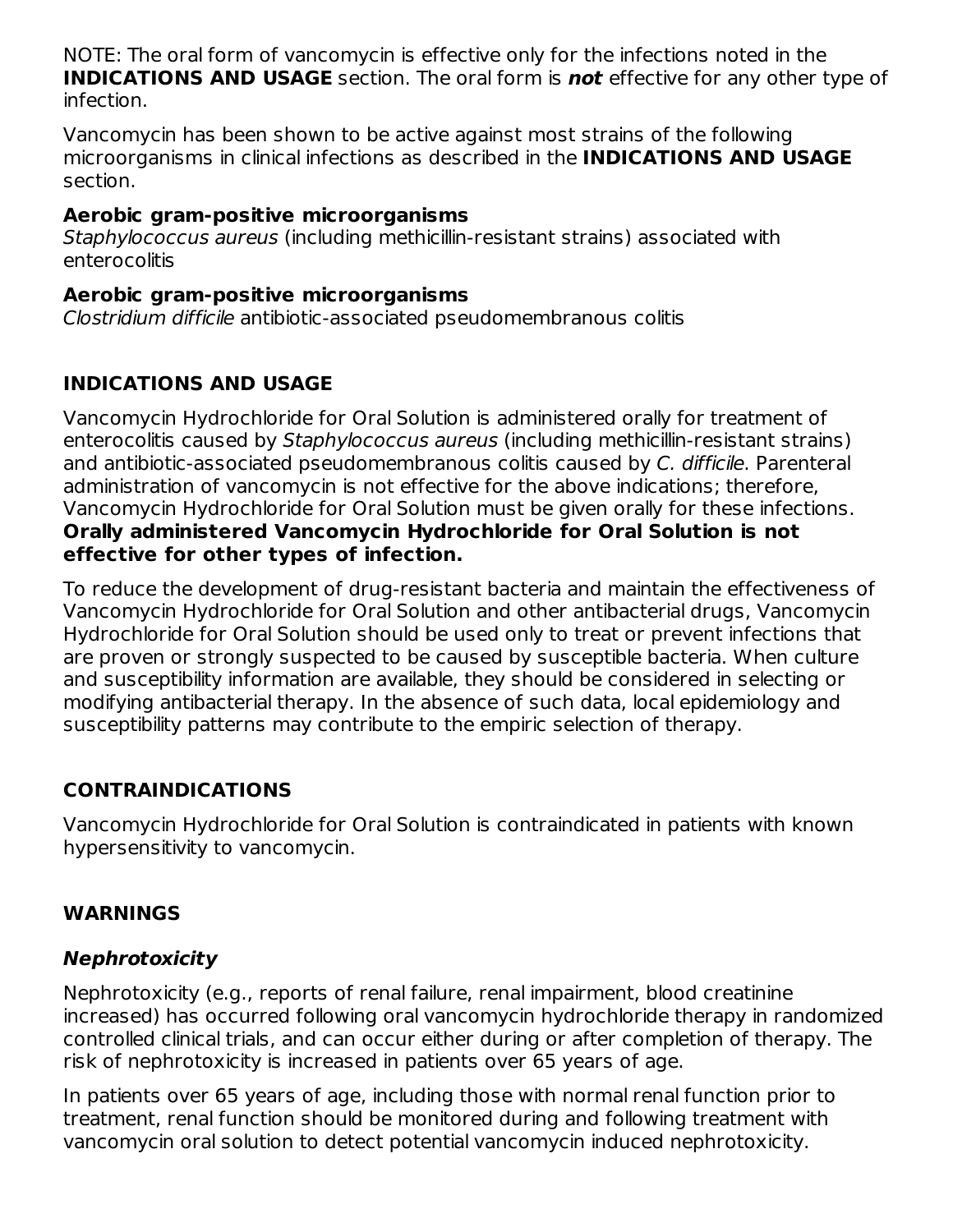# **Ototoxicity**

Ototoxicity has occurred in patients receiving vancomycin. It may be transient or permanent. It has been reported mostly in patients who have been given excessive intravenous doses, who have an underlying hearing loss, or who are receiving concomitant therapy with another ototoxic agent, such as an aminoglycoside. Serial tests of auditory function may be helpful in order to minimize the risk of ototoxicity.

## **Severe Dermatologic Reactions**

Severe dermatologic reactions such as toxic epidermal necrolysis (TEN), Stevens-Johnson syndrome (SJS), drug reaction with eosinophilia and systemic symptoms (DRESS), acute generalized exanthematous pustulosis (AGEP), and linear IgA bullous dermatosis (LABD) have been reported in association with the use of vancomycin. Cutaneous signs or symptoms reported include skin rashes, mucosal lesions, and blisters.

Discontinue Vancomycin Hydrochloride for Oral Solution at the first appearance of signs and symptoms of TEN, SJS, DRESS, AGEP, or LABD.

## **Clostridium Difficile Associated Diarrhea (CDAD)**

Significant systemic absorption has been reported in some patients (e.g., patients with renal insufficiency and/or colitis) who have taken multiple oral doses of vancomycin hydrochloride for C. difficile-associated diarrhea. In these patients, serum vancomycin concentrations reached therapeutic levels for the treatment of systemic infections. Some patients with inflammatory disorders of the intestinal mucosa also may have significant systemic absorption of vancomycin. These patients may be at risk for the development of adverse reactions associated with higher doses of vancomycin oral solution; therefore, monitoring of serum concentrations of vancomycin may be appropriate in some instances, e.g., in patients with renal insufficiency and/or colitis or in those receiving concomitant therapy with an aminoglycoside antibacterial drug.

# **PRECAUTIONS**

Use of vancomycin may result in the overgrowth of non-susceptible bacteria. If superinfection occurs during therapy, appropriate measures should be taken.

Prescribing vancomycin in the absence of a proven or strongly suspected bacterial infection is unlikely to provide benefit to the patient and increases the risk of the development of drug resistant bacteria.

Hemorrhagic occlusive retinal vasculitis, including permanent loss of vision, occurred in patients receiving intracameral or intravitreal administration of vancomycin during or after cataract surgery. The safety and efficacy of vancomycin administered by the intracameral or intravitreal route have not been established by adequate and wellcontrolled studies. Vancomycin is not indicated for prophylaxis of endophthalmitis.

# **Pregnancy**

Animal reproduction studies have not been conducted with vancomycin. It is not known whether vancomycin can affect reproduction capacity. In a controlled clinical study, the potential ototoxic and nephrotoxic effects of vancomycin on infants were evaluated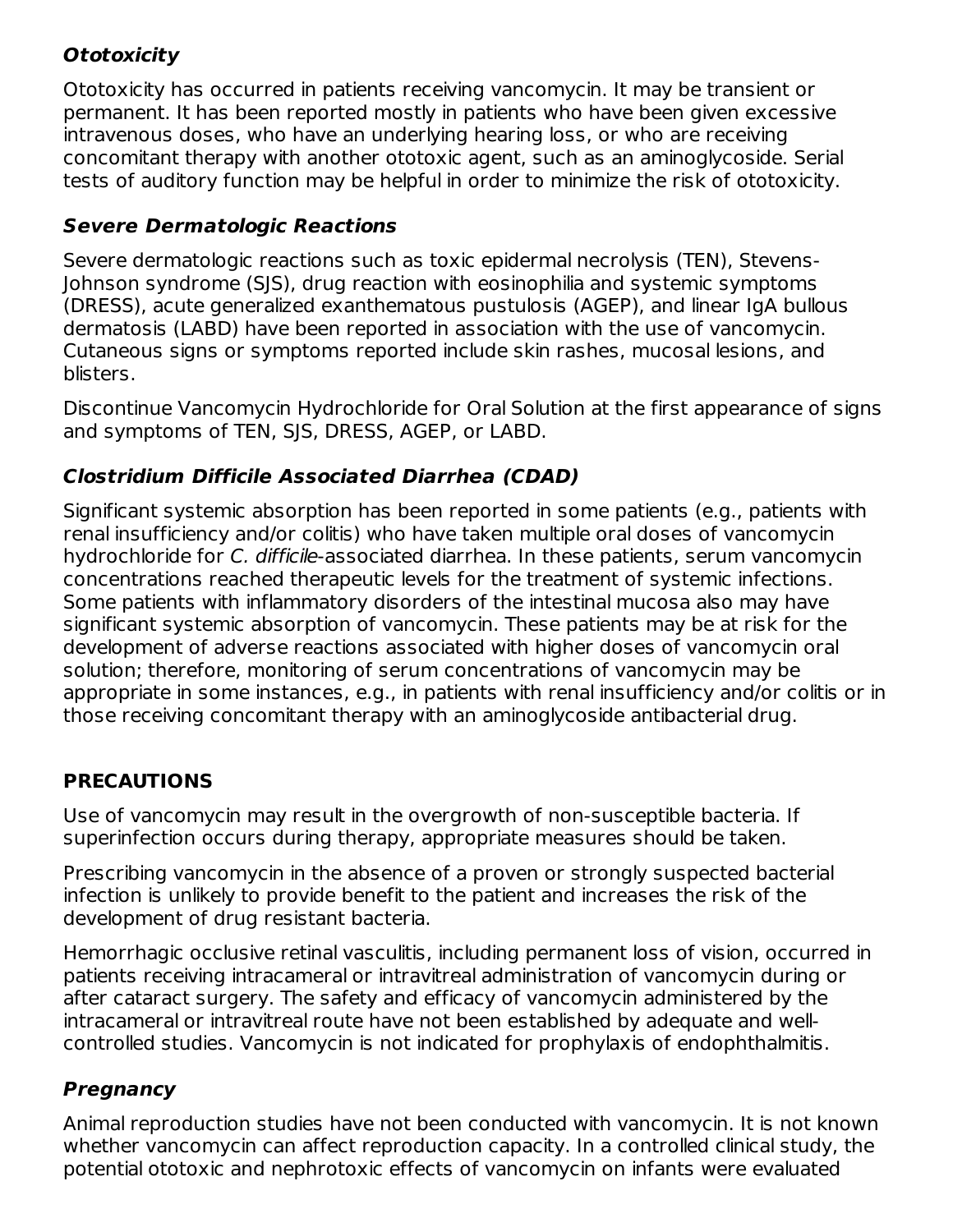when the drug was administered intravenously to pregnant women for serious staphylococcal infections complicating intravenous drug abuse. Vancomycin was found in cord blood. No sensorineural hearing loss or nephrotoxicity attributable to vancomycin was noted. One infant whose mother received vancomycin in the third trimester experienced conductive hearing loss that was not attributed to the administration of vancomycin. Because the number of patients treated in this study was limited and vancomycin was administered only in the second and third trimesters, it is not known whether vancomycin causes fetal harm. Vancomycin Hydrochloride for Oral Solution should be given to a pregnant woman only if clearly needed.

## **Nursing Mothers**

Vancomycin is excreted in human milk based on information obtained with the intravenous administration of vancomycin. However, systemic absorption of vancomycin is very low following oral administration of Vancomycin Hydrochloride for Oral Solution (see **CLINICAL PHARMACOLOGY**). It is not known whether oral vancomycin is excreted in human milk, as no studies of vancomycin concentration in human milk after oral administration have been done. Caution should be exercised when Vancomycin Hydrochloride for Oral Solution is administered to a nursing woman. Because of the potential for adverse events, a decision should be made whether to discontinue nursing or discontinue the drug, taking into account the importance of the drug to the mother.

# **Geriatric Use**

In clinical trials, 54% of vancomycin hydrochloride-treated subjects were > 65 years of age. Of these, 40% were between the ages of  $> 65$  and 75, and 60% were  $> 75$  years of age.

Clinical studies with vancomycin hydrochloride in C. difficile-associated diarrhea have demonstrated that geriatric subjects are at increased risk of developing nephrotoxicity following treatment with oral vancomycin hydrochloride, which may occur during or after completion of therapy. In patients over 65 years of age, including those with normal renal function prior to treatment, renal function should be monitored during and following treatment with vancomycin hydrochloride to detect potential vancomycin induced nephrotoxicity.

Patients over 65 years of age may take longer to respond to therapy compared to patients 65 years of age and younger. Clinicians should be aware of the importance of appropriate duration of vancomycin hydrochloride treatment in patients over 65 years of age and not discontinue or switch to alternative treatment prematurely.

## **Information for Patients**

## Severe Dermatologic Reactions

Advise patients about the signs and symptoms of serious skin manifestations. Instruct patients to stop taking Vancocin immediately and promptly seek medical attention at the first signs or symptoms of skin rash, mucosal lesions and blisters (see **WARNINGS**).

Patients should be counseled that antibacterial drugs including Vancomycin Hydrochloride for Oral Solution should only be used to treat bacterial infections. They do not treat viral infections (e.g., the common cold). When Vancomycin Hydrochloride for Oral Solution is prescribed to treat a bacterial infection, patients should be told that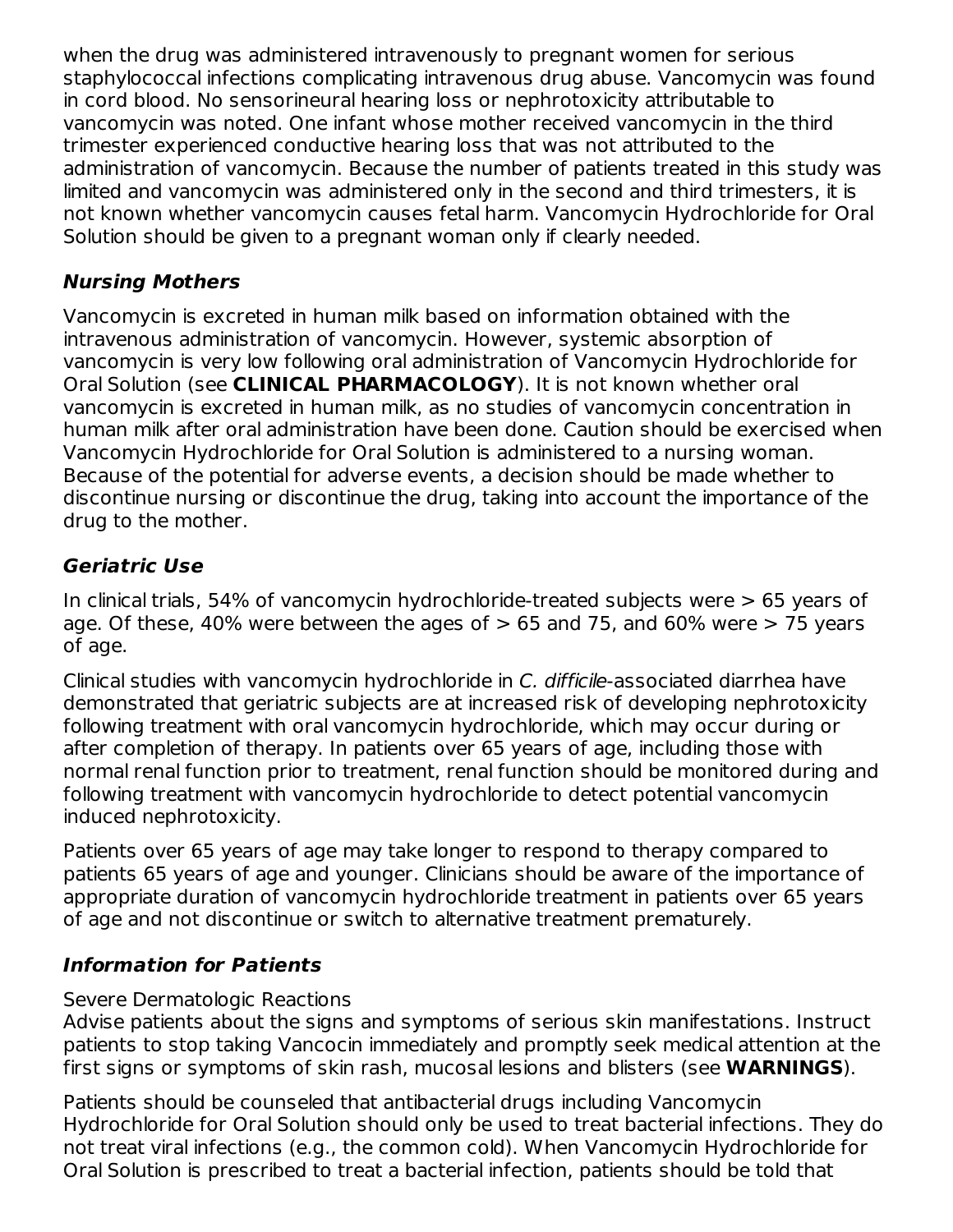although it is common to feel better early in the course of therapy, the medication should be taken exactly as directed. Skipping doses or not completing the full course of therapy may (1) decrease the effectiveness of the immediate treatment and (2) increase the likelihood that bacteria will develop resistance and will not be treatable by Vancomycin Hydrochloride for Oral Solution or other antibacterial drugs in the future.

# **ADVERSE REACTIONS**

# **Nephrotoxicity**

Nephrotoxicity (e.g., reports of renal failure, renal impairment, blood creatinine increased) occurred in 5% of subjects treated with vancomycin hydrochloride. Nephrotoxicity following vancomycin hydrochloride typically first occurred within one week after completion of treatment (median day of onset was Day 16). Nephrotoxicity following vancomycin hydrochloride occurred in 6% of subjects over 65 years of age and 3% of subjects 65 years of age and younger. Nephrotoxicity can also occur during oral vancomycin administration.

The incidences of hypokalemia, urinary tract infection, peripheral edema, insomnia, constipation, anemia, depression, vomiting, and hypotension were higher among subjects over 65 years of age than in subjects 65 years of age and younger.

Discontinuation of study drug due to adverse events occurred in 7% of subjects treated with vancomycin hydrochloride. The most common adverse events leading to discontinuation of vancomycin hydrochloride were C. difficile colitis  $(< 1\%)$ , nausea  $(<$ 1%), and vomiting  $(< 1\%)$ .

# **Ototoxicity**

Cases of hearing loss associated with intravenously administered vancomycin have been reported. Most of these patients had kidney dysfunction or a preexisting hearing loss or were receiving concomitant treatment with an ototoxic drug. Vertigo, dizziness, and tinnitus have been reported rarely.

# **Hematopoietic**

Reversible neutropenia, usually starting 1 week or more after onset of intravenous therapy with vancomycin or after a total dosage of more than 25 g, has been reported for several dozen patients. Neutropenia appears to be promptly reversible when vancomycin is discontinued. Thrombocytopenia has rarely been reported.

# **Miscellaneous**

Patients have been reported to have had anaphylaxis, drug fever, nausea, chills, eosinophilia, rashes including exfoliative dermatitis, Stevens-Johnson syndrome (see **WARNINGS, Severe Dermatologic Reactions**), and vasculitis in association with the administration of vancomycin.

A condition has been reported that is similar to the IV-induced syndrome with symptoms consistent with anaphylactoid reactions, including hypotension, wheezing, dyspnea, urticaria, pruritus, flushing of the upper body ("Red Man Syndrome"), pain and muscle spasm of the chest and back. These reactions usually resolve within 20 minutes but may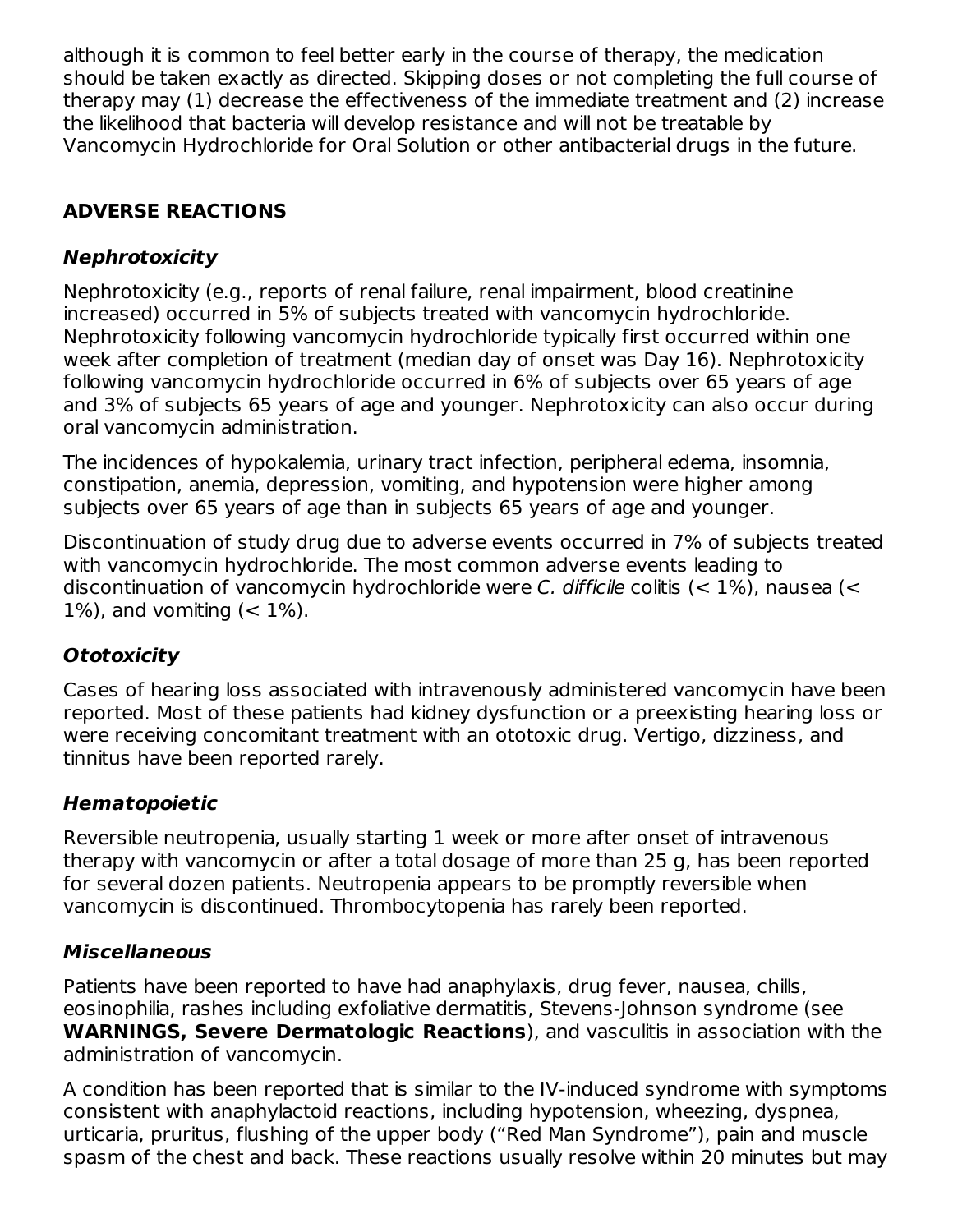persist for several hours.

### **Post Marketing Reports**

Skin and Subcutaneous Tissue Disorders Severe dermatologic reactions such as toxic epidermal necrolysis (TEN), drug reaction with eosinophilia and systemic symptoms (DRESS), acute generalized exanthematous pustulosis (AGEP), and linear IgA bullous dermatosis (LABD) (see **WARNINGS, Severe Dermatologic Reactions**).

## **OVERDOSAGE**

Supportive care is advised, with maintenance of glomerular filtration. Vancomycin is poorly removed by dialysis. Hemofiltration and hemoperfusion with polysulfone resin have been reported to result in increased vancomycin clearance.

For current information on the management of overdosage, contact the National Poison Control Center at 1-800-222-1222 or www.poison.org.

## **DOSAGE AND ADMINISTRATION**

#### **Adults**

Vancomycin Hydrochloride for Oral Solution is used in treating antibiotic-associated pseudomembranous colitis caused by C. difficile and staphylococcal enterocolitis. Vancomycin Hydrochloride for Oral Solution is not effective by the oral route for other types of infections. The usual adult total daily dosage is 500 mg to 2 g administered orally in 3 or 4 divided doses for 7 to 10 days.

#### **Pediatric Patients**

The usual daily dosage is 40 mg/kg in 3 or 4 divided doses for 7 to 10 days. The total daily dosage should not exceed 2 g.

## **PREPARATION AND STABILITY**

Mix the contents of the bottle with water as directed below. When reconstituted, each 5 mL contains approximately 250 mg of vancomycin. These mixtures may be kept for two weeks in a refrigerator without significant loss of potency.

Directions for mixing Vancomycin Hydrochloride for Oral Solution USP:

80 mL – Slowly add 80 mL water and shake vigorously.

150 mL - Slowly add 150 mL water and shake vigorously.

300 mL – Slowly add 300 mL water and shake vigorously.

The appropriate oral solution dose may be diluted in 1 oz of water and given to the patient to drink. The diluted material may be administered via nasogastric tube.

## **HOW SUPPLIED**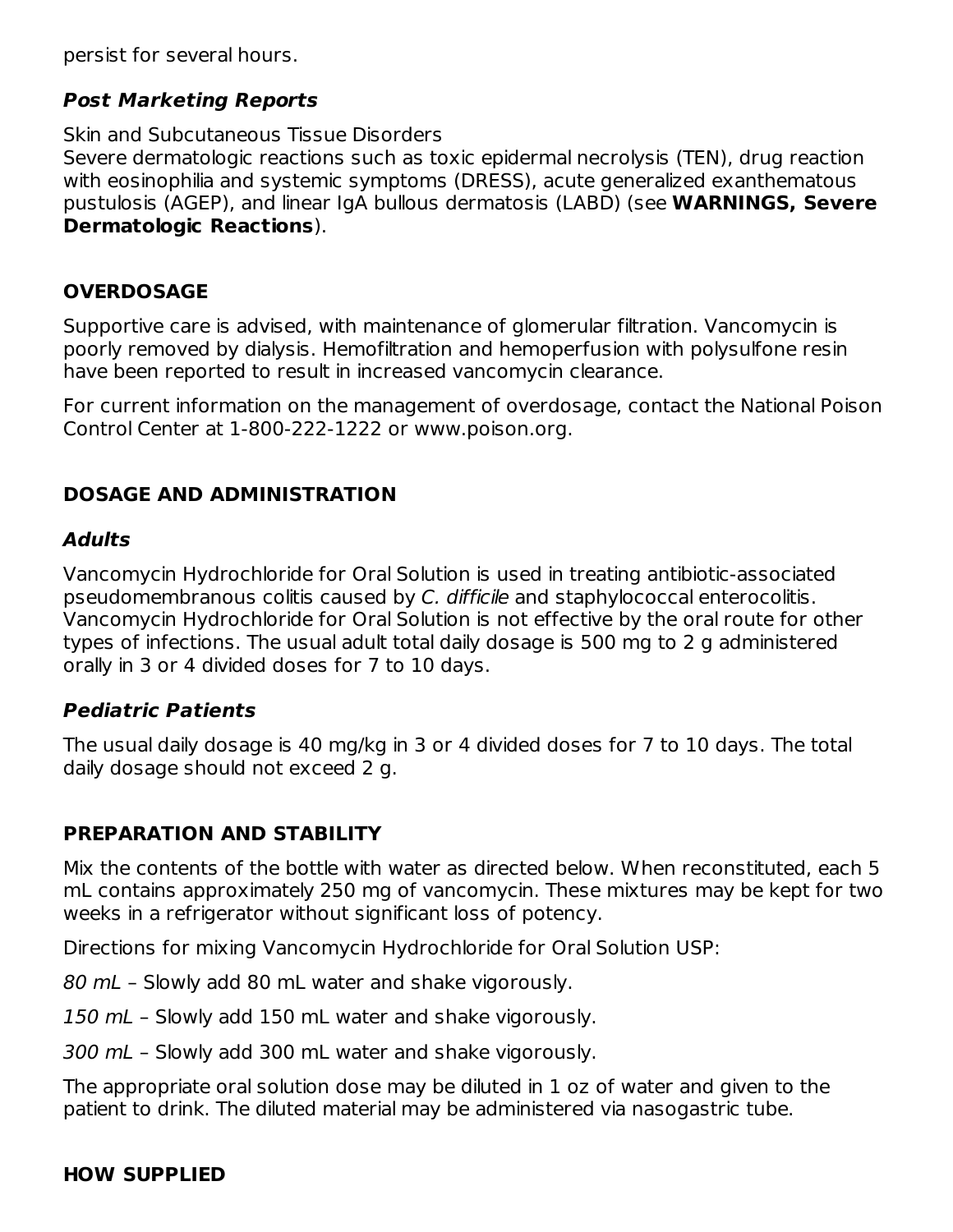Vancomycin Hydrochloride for Oral Solution USP equivalent to 250 mg per 5 mL vancomycin is available as:

300 mL bottle (15 g\*) NDC 63629-1972-1 \* Equivalent to vancomycin

Store at refrigerated conditions, 2° to 8°C (36° to 46°F). After mixing, refrigerate and use within two weeks. Shake well before using. Keep tightly closed.

### **Vancomycin Hcl 50 mg/ml Solution, #300**



| <b>VANCOMYCIN HYDROCHLORIDE</b><br>vancomycin hydrochloride powder, for solution                   |                                          |                                      |  |                           |                   |  |  |  |
|----------------------------------------------------------------------------------------------------|------------------------------------------|--------------------------------------|--|---------------------------|-------------------|--|--|--|
|                                                                                                    |                                          |                                      |  |                           |                   |  |  |  |
| <b>Product Information</b>                                                                         |                                          |                                      |  |                           |                   |  |  |  |
| <b>Product Type</b>                                                                                | <b>HUMAN PRESCRIPTION</b><br><b>DRUG</b> | <b>Item Code</b><br>(Source)<br>830) |  | NDC:63629-1972(NDC:62559- |                   |  |  |  |
| <b>Route of Administration</b>                                                                     | ORAL                                     |                                      |  |                           |                   |  |  |  |
|                                                                                                    |                                          |                                      |  |                           |                   |  |  |  |
| <b>Active Ingredient/Active Moiety</b>                                                             |                                          |                                      |  |                           |                   |  |  |  |
| <b>Basis of</b><br><b>Ingredient Name</b><br><b>Strength</b>                                       |                                          |                                      |  |                           | <b>Strength</b>   |  |  |  |
| VANCOMYCIN HYDROCHLORIDE (UNII: 71WO621TJD) (VANCOMYCIN -<br><b>VANCOMYCIN</b><br>UNII:6Q205EH1VU) |                                          |                                      |  |                           | 250 mg<br>in 5 mL |  |  |  |
|                                                                                                    |                                          |                                      |  |                           |                   |  |  |  |
| <b>Inactive Ingredients</b>                                                                        |                                          |                                      |  |                           |                   |  |  |  |
| <b>Ingredient Name</b>                                                                             |                                          |                                      |  |                           | <b>Strength</b>   |  |  |  |
| <b>ANHYDROUS CITRIC ACID (UNII: XF417D3PSL)</b>                                                    |                                          |                                      |  |                           |                   |  |  |  |
| <b>SODIUM BENZOATE (UNII: OJ245FE5EU)</b>                                                          |                                          |                                      |  |                           |                   |  |  |  |
| <b>SUCRALOSE (UNII: 96K6UQ3ZD4)</b>                                                                |                                          |                                      |  |                           |                   |  |  |  |
|                                                                                                    |                                          |                                      |  |                           |                   |  |  |  |